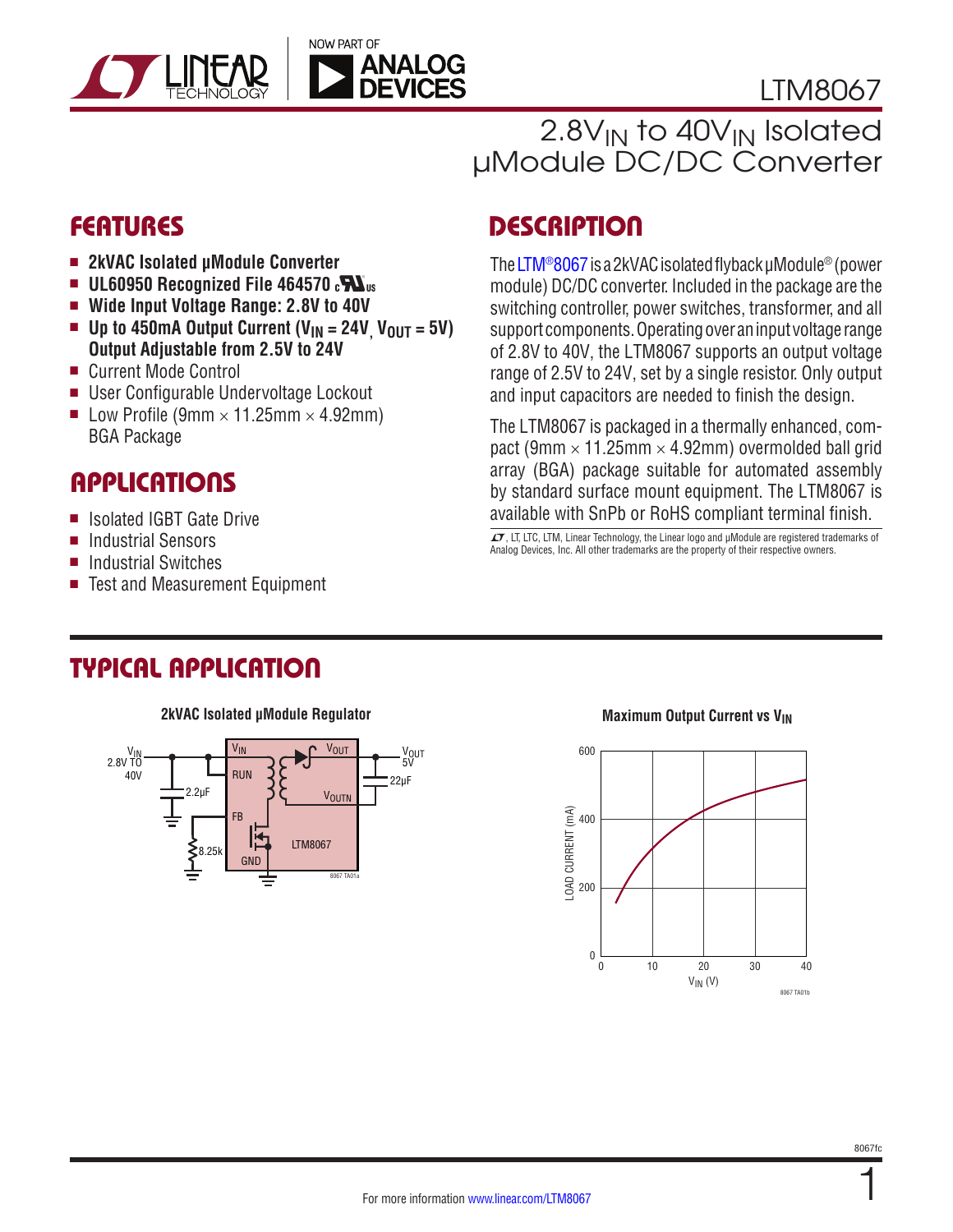# ABSOLUTE MAXIMUM RATINGS PIN CONFIGURATION

**(Note 1)**

| Maximum Internal Temperature (Note 4)  125°C |  |
|----------------------------------------------|--|
| Peak Solder Reflow Body Temperature 245°C    |  |
|                                              |  |



## ORDER INFORMATION **<http://www.linear.com/product/LTM8067#orderinfo>**

|                    |                           | <b>PART MARKING*</b> |             | <b>PACKAGE</b> | MSL    |                                |
|--------------------|---------------------------|----------------------|-------------|----------------|--------|--------------------------------|
| <b>PART NUMBER</b> | <b>PAD OR BALL FINISH</b> | <b>DEVICE</b>        | <b>CODE</b> | <b>TYPE</b>    | RATING | TEMPERATURE RANGE (SEE NOTE 4) |
| LTM8067EY#PBF      | SAC305 (RoHS)             | _TM8067Y             | e1          | <b>BGA</b>     |        | ' –40°C to 125°C ·             |
| LTM8067IY#PBF      | SAC305 (RoHS)             | _TM8067Y             | e1          | BGA            |        | 1–40°C to 125°C                |
| <b>LTM8067IY</b>   | SnPb (63/37)              | _TM8067Y             | e0          | BGA            |        | 1–40°C to 125°C                |

Consult Marketing for parts specified with wider operating temperature ranges. \*Device temperature grade is indicated by a label on the shipping container. Pad or ball finish code is per IPC/JEDEC J-STD-609.

• Terminal Finish Part Marking: www.linear.com/leadfree

• Recommended LGA and BGA PCB Assembly and Manufacturing Procedures:

www.linear.com/umodule/pcbassembly

• LGA and BGA Package and Tray Drawings: www.linear.com/packaging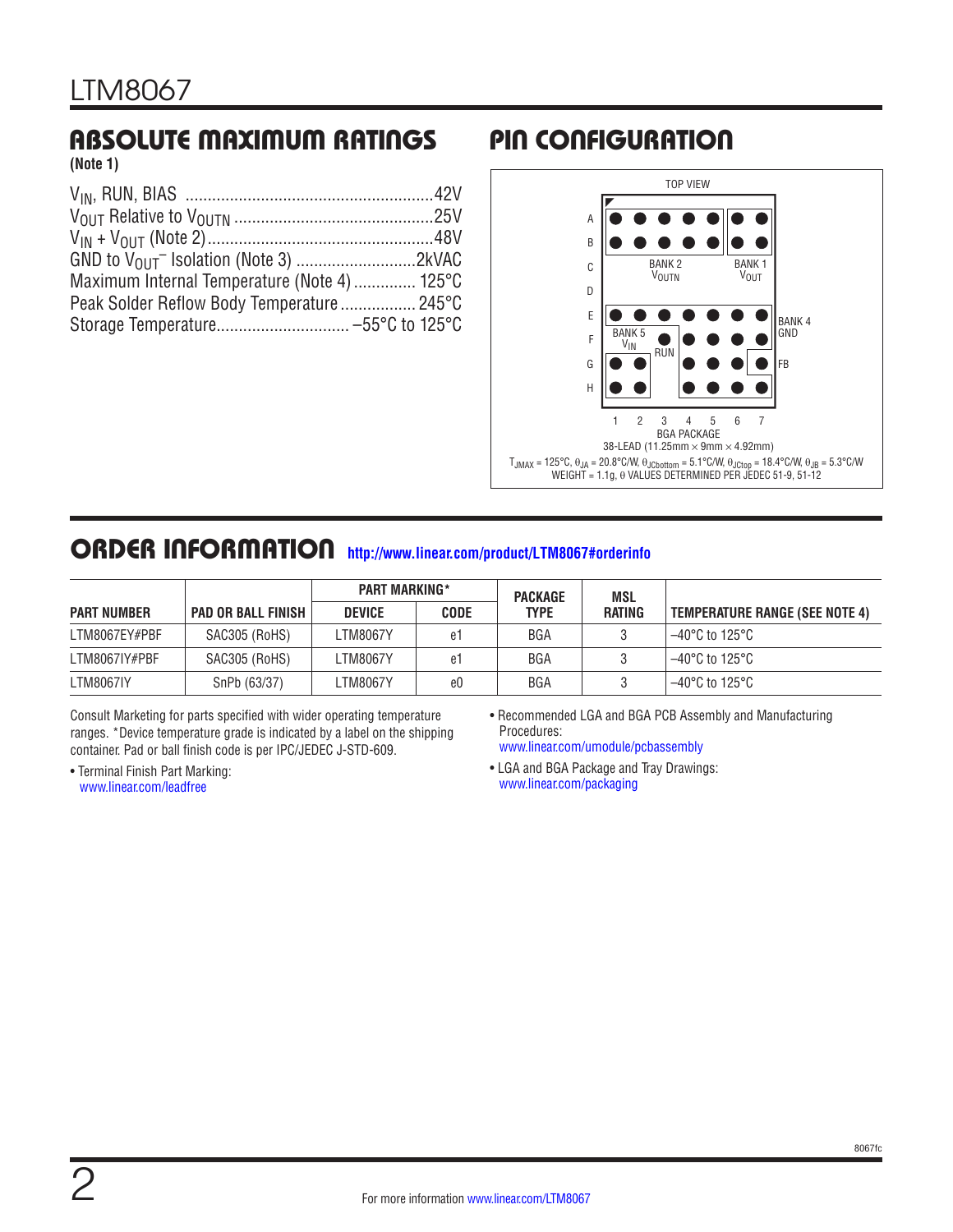## ELECTRICAL CHARACTERISTICS The  $\bullet$  denotes the specifications which apply over the full internal

operating temperature range, otherwise specifications are at  $T_A = 25^{\circ}$ C, RUN = 2V (Note 4).

| <b>PARAMETER</b>                                       | <b>CONDITIONS</b>                                           |                | MIN  | <b>TYP</b>     | <b>MAX</b> | <b>UNITS</b>  |
|--------------------------------------------------------|-------------------------------------------------------------|----------------|------|----------------|------------|---------------|
| Minimum Input DC Voltage                               |                                                             |                |      | 2.8            | V          |               |
| VOUT DC Voltage                                        | $R_{ADJ} = 15.4k$<br>$R_{ADJ} = 8.25k$<br>$R_{ADJ} = 1.78k$ |                | 4.75 | 2.5<br>5<br>24 | 5.25       | V<br>V<br>V   |
| V <sub>IN</sub> Quiescent Current                      | $V_{RUN} = 0V$<br>Not Switching                             |                |      |                |            | μA<br>mA      |
| V <sub>OUT</sub> Line Regulation                       | $3V \le V_{IN} \le 40V$ , $I_{OUIT} = 0.1A$ , RUN = 2V      |                |      |                |            | $\frac{0}{0}$ |
| VOUT Load Regulation                                   | $0.05A \leq I_{OUT} \leq 0.3A$ , RUN = 2V                   |                |      |                |            | $\frac{0}{0}$ |
| $V_{\text{OUT}}$ Ripple (RMS)                          | $I_{\text{OUT}} = 0.1$ A, 1MHz BW                           |                | 30   |                |            | mV            |
| <b>Isolation Voltage</b>                               | (Note 3)                                                    | $\overline{2}$ |      |                | kV         |               |
| Input Short-Circuit Current                            | 80<br>VOUT Shorted                                          |                |      |                |            | mA            |
| RUN Pin Input Threshold                                | <b>RUN Pin Falling</b><br>1.214<br>1.18                     |                |      |                | 1.25       | V             |
| <b>RUN Pin Current</b><br>$VRUN = 1V$<br>$VRUN = 1.3V$ |                                                             |                |      | 2.5            | 0.1        | μA<br>μA      |

**Note 1:** Stresses beyond those listed under Absolute Maximum Ratings may cause permanent damage to the device. Exposure to any Absolute Maximum Rating condition for extended periods may affect device reliability and lifetime.

**Note 2:**  $V_{IN}$  +  $V_{OUT}$  is defined as the sum of  $(V_{IN} - \text{GND}) + (V_{OUT} - V_{OUTN})$ . **Note 3:** The LTM8067 isolation test voltage of either 2kVAC or its equivalent of 2.83kVDC is applied for one second.

**Note 4:** The LTM8067E is guaranteed to meet performance specifications from 0°C to 125°C. Specifications over the –40°C to 125°C internal temperature range are assured by design, characterization and correlation with statistical process controls. LTM8067I is guaranteed to meet specifications over the full -40°C to 125°C internal operating temperature range. Note that the maximum internal temperature is determined by specific operating conditions in conjunction with board layout, the rated package thermal resistance and other environmental factors.

Test flowcharts are posted for viewing at:

www.linear.com/quality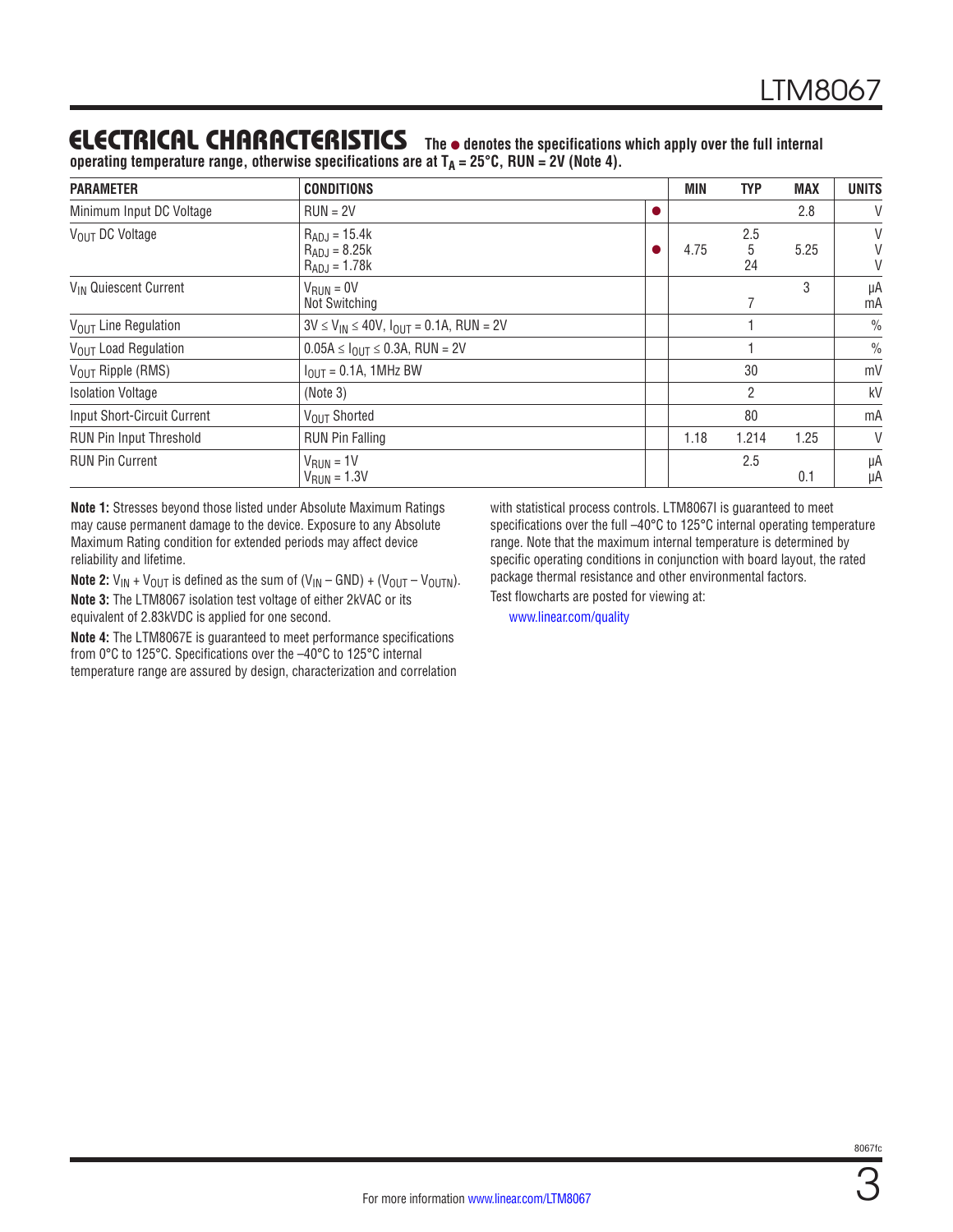# TYPICAL PERFORMANCE CHARACTERISTICS **Unless otherwise noted, operating conditions are**

**as in Table 1 (TA = 25°C).**



 $V_{\text{OUT}} = 3.3V$ LOAD CURRENT (mA) 0 50 100 150 200 250 300 350 400 8067 G02  $V_{IN} = 5V$  $V_{\text{IN}} = 12V$  $V_{1N} = 24V$  $V_{\text{IN}}$  = 36V

 $V_{OUT} = 5V$ LOAD CURRENT (mA) 0 100 200 300 400 500 600 40 50 60 70 80 90 EFFICIENCY (%)  $\rm V_{IN}$  =  $5\rm V$ V<sub>IN</sub> = 12V  $V_{IN} = 24V$  $V_{IN} = 36V$ 

**Efficiency vs Load Current,** 

LOAD CURRENT (mA) 0 100 200 300 400 500 45  $V_{IN} = 5V$  $V_{\text{IN}} = 12V$  $V_{IN} = 24V$  $\cdots$   $V_{\text{IN}}^{\text{II}}$  = 36V





8067 G04



**Efficiency vs Load Current,**   $V_{\text{OUT}} = 15V$ 

8067 G03



**Input Current vs Load Current VOUT = 3.3V VOUT = 3.3V**



EFFICIENCY (%)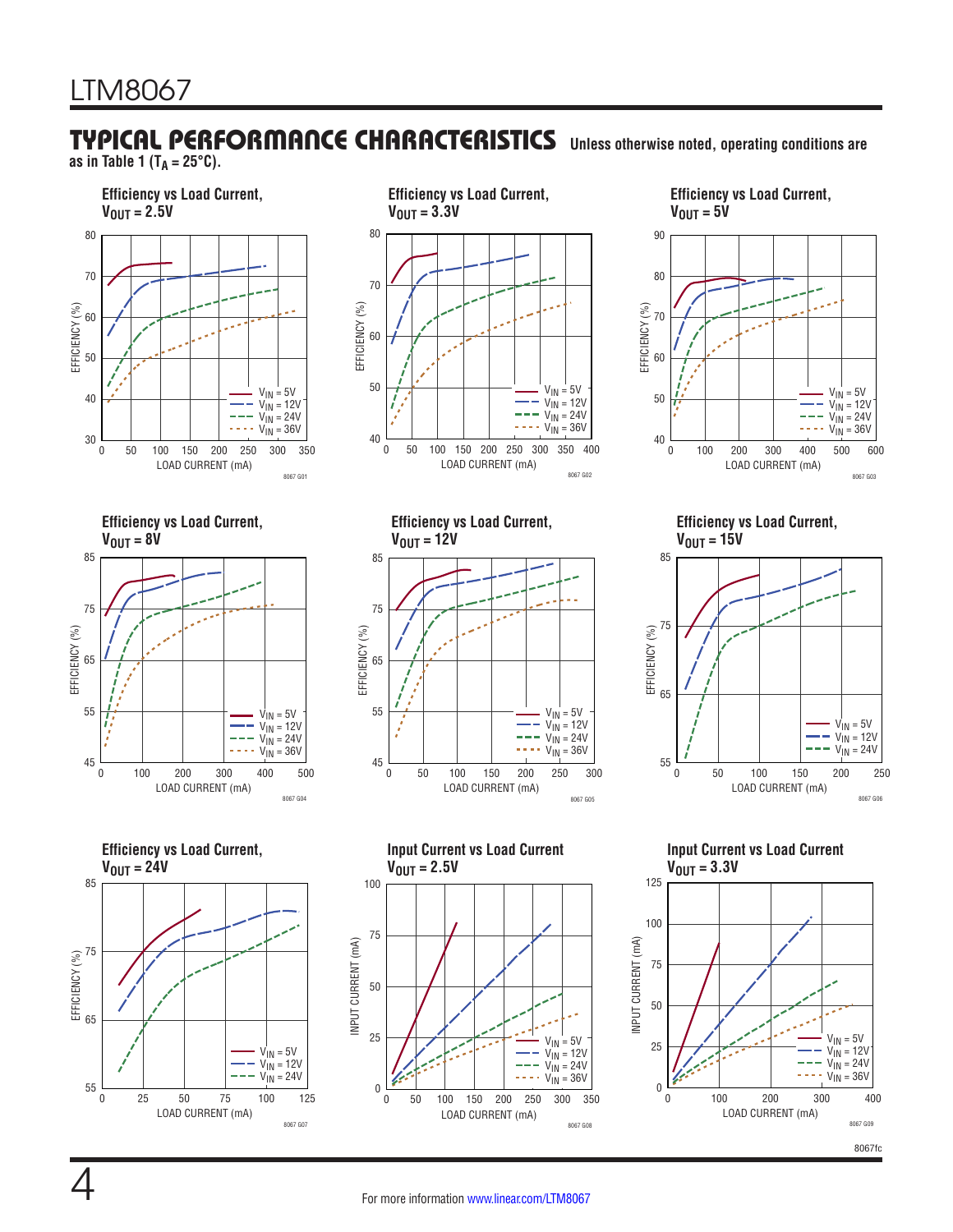## TYPICAL PERFORMANCE CHARACTERISTICS **Unless otherwise noted, operating conditions are**

**as in Table 1 (TA = 25°C).**









**Input Current vs Load Current**   $V_{\text{OUT}} = 24V$  $\rm V_{IN}$  =  $5\rm V$  $V_{IN}$  = 12V  $- - \text{V}_{\text{IN}} = 24 \text{V}$ 400

**Input Current vs V<sub>IN</sub>, V<sub>OUT</sub> In** shorted values of  $\mathbb{R}$  in the shorted value of  $\mathbb{R}$  in the shorted value of  $\mathbb{R}$  in the shorted value of  $\mathbb{R}$  in the shorted value of  $\mathbb{R}$  in the shorted value of  $\mathbb{R}$  in the shorted value of



**Maximum Load Current vs V<sub>OUT</sub>** 500  $V_{1N} = 5V$  $V_{1N} = 12V$  $V_{IN} = 24V$ MAXIMUM LOAD CURRENT (mA) MAXIMUM LOAD CURRENT (mA) 375 j<br>il 250 125 0 0 5 10 15 20 25  $V_{OUT} (V)$ 8067 G16



LOAD CURRENT (mA) 0 50 100 150

8067 G14

0

100

200

INPUT CURRENT (mA)

INPUT CURRENT (mA)

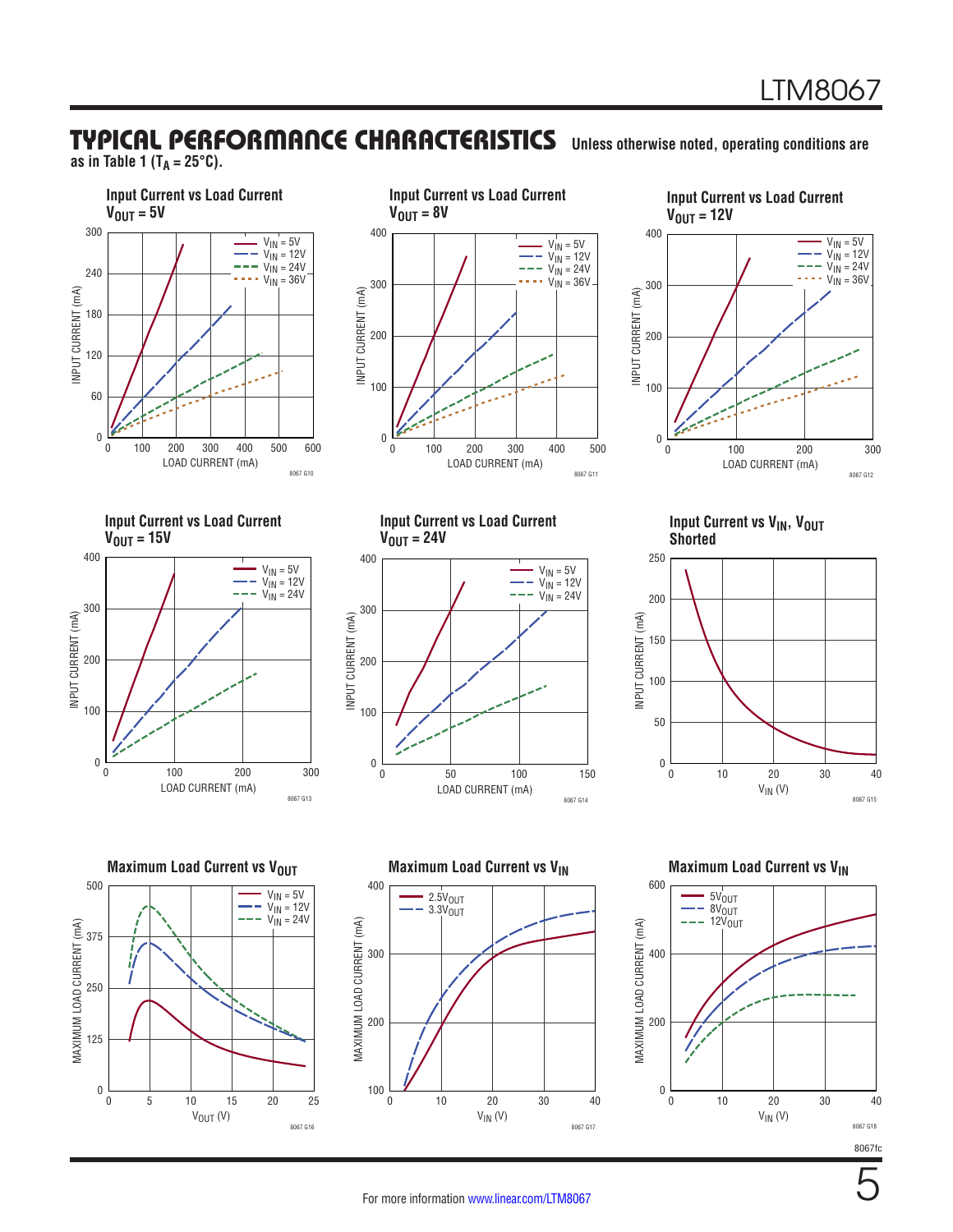## TYPICAL PERFORMANCE CHARACTERISTICS **Unless otherwise noted, operating conditions are**

**as in Table 1 (TA = 25°C).**







**Frequency vs VOUT Load Current Stock DC2357A Demo Board Stock DC2357A Demo Board** 450





Derating, 3.3V<sub>OUT</sub>

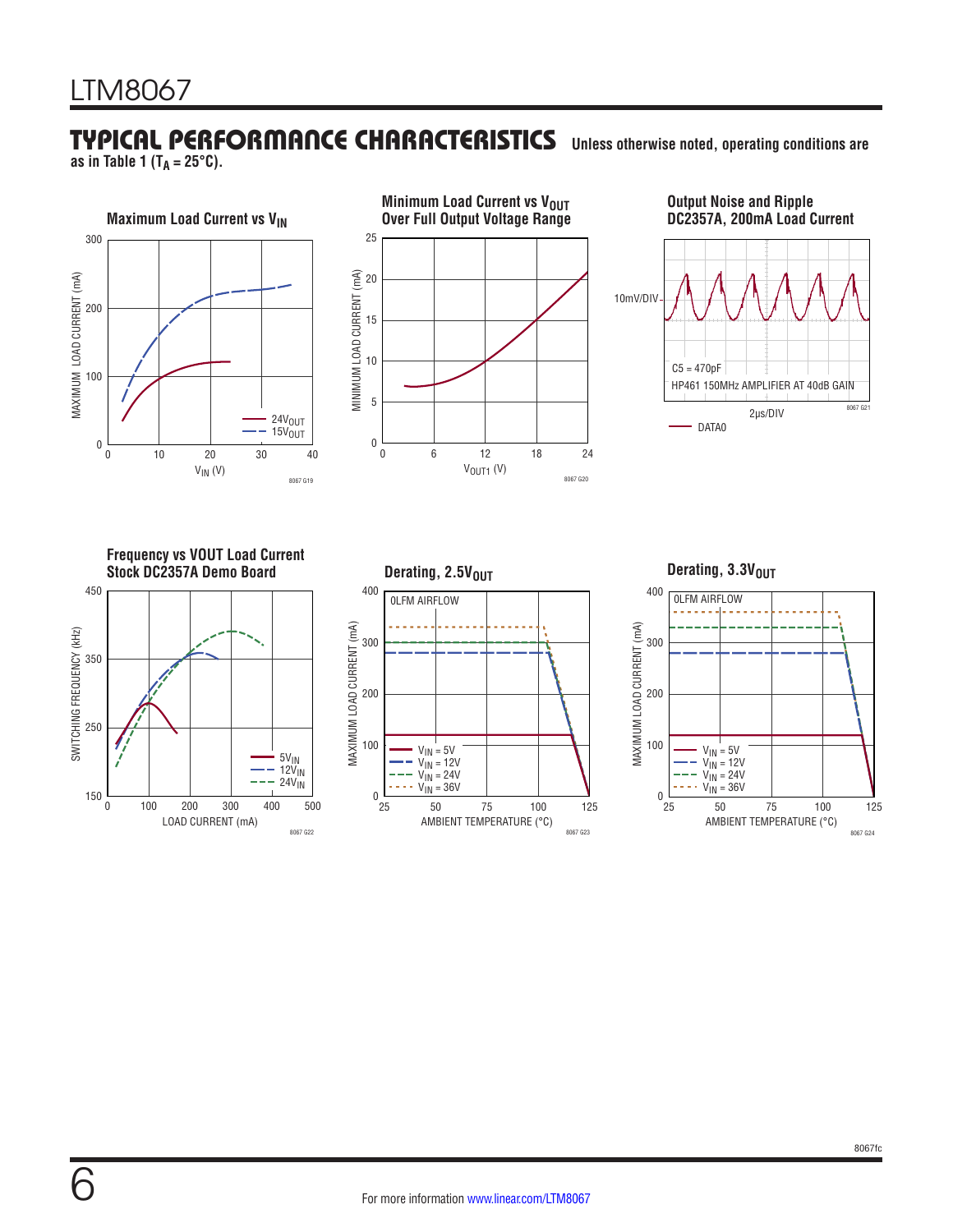## TYPICAL PERFORMANCE CHARACTERISTICS **Unless otherwise noted, operating conditions are**

**as in Table 1 (TA = 25°C).**

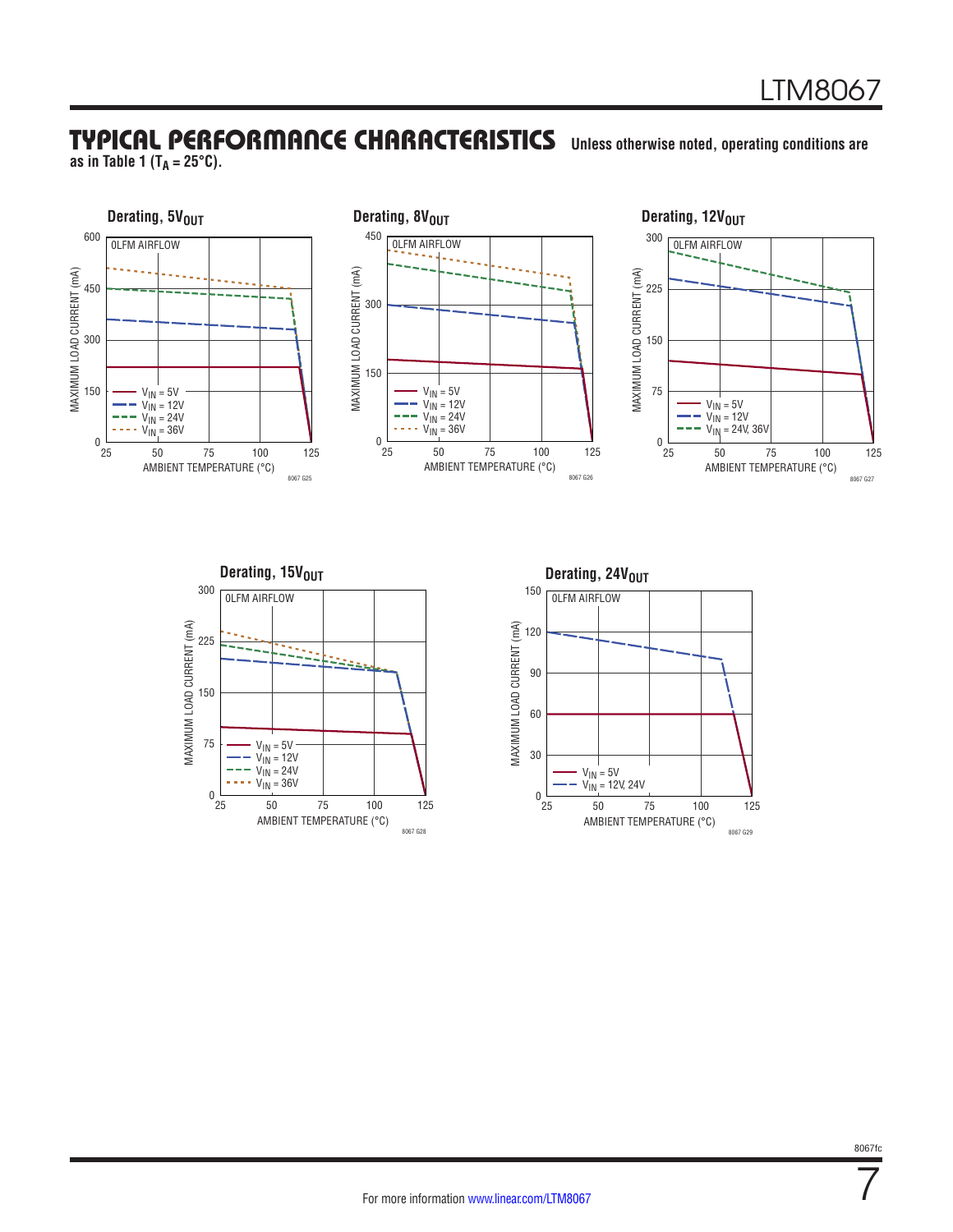## PIN FUNCTIONS



#### **PACKAGE ROW AND COLUMN LABELING MAY VARY AMONG µModule PRODUCTS. REVIEW EACH PACKAGE LAYOUT CAREFULLY.**

**V<sub>OUT</sub>** (Bank 1):  $V_{\text{OUT}}$  and  $V_{\text{OUTN}}$  comprise the isolated output of the LTM8067 flyback stage. Apply an external capacitor between  $V_{\text{OUT}}$  and  $V_{\text{OUTN}}$ . Do not allow  $V_{\text{OUTN}}$ to exceed  $V_{\text{OUT}}$ .

**V<sub>OUTN</sub>** (Bank 2):  $V_{\text{OUTN}}$  is the return for  $V_{\text{OUT}}$ .  $V_{\text{OUT}}$  and  $V_{\text{OUTN}}$  comprise the isolated output of the LTM8067. In most applications, the bulk of the heat flow out of the LTM8067 is through the GND and  $V_{\text{OUTN}}$  pads, so the printed circuit design has a large impact on the thermal performance of the part. See the PCB Layout and Thermal Considerations sections for more details. Apply an external capacitor between  $V_{\text{OUT}}$  and  $V_{\text{OUTN}}$ .

**GND (Bank 4):** This is the primary side local ground of the LTM8067 primary. In most applications, the bulk of the heat flow out of the LTM8067 is through the GND and  $V_{\text{OUTN}}$ pads, so the printed circuit design has a large impact on the thermal performance of the part. See the PCB Layout and Thermal Considerations sections for more details.

 $V_{IN}$  (Bank 5):  $V_{IN}$  supplies current to the LTM8067's internal regulator and to the integrated power switch. These pins must be locally bypassed with an external, low ESR capacitor.

**RUN (Pin F3):** A resistive divider connected to  $V_{IN}$  and this pin programs the minimum voltage at which the LTM8067 will operate. Below 1.214V, the LTM8067 does not deliver power to the secondary. When RUN is less than 1.214V, the pin draws 2.5µA, allowing for a programmable hysteresis. Do not allow a negative voltage (relative to GND) on this pin. Tie this pin to  $V_{IN}$  if it is not used.

**FB (Pins G7):** Apply a resistor from this pin to GND to set the output voltage  $V_{\text{OUTN}}$  relative to  $V_{\text{OUTN}}$ , using the recommended value given in Table 1. If Table 1 does not list the desired  $V_{\text{OUT}}$  value, the equation:

$$
R_{FB} = 37.415 (V_{OUT}^{-0.955}) k\Omega
$$

may be used to approximate the value. To the seasoned designer, this exponential equation may seem unusual. The equation is exponential due to nonlinear current sources that are used to temperature compensate the regulation. Do not drive this pin with an external power source.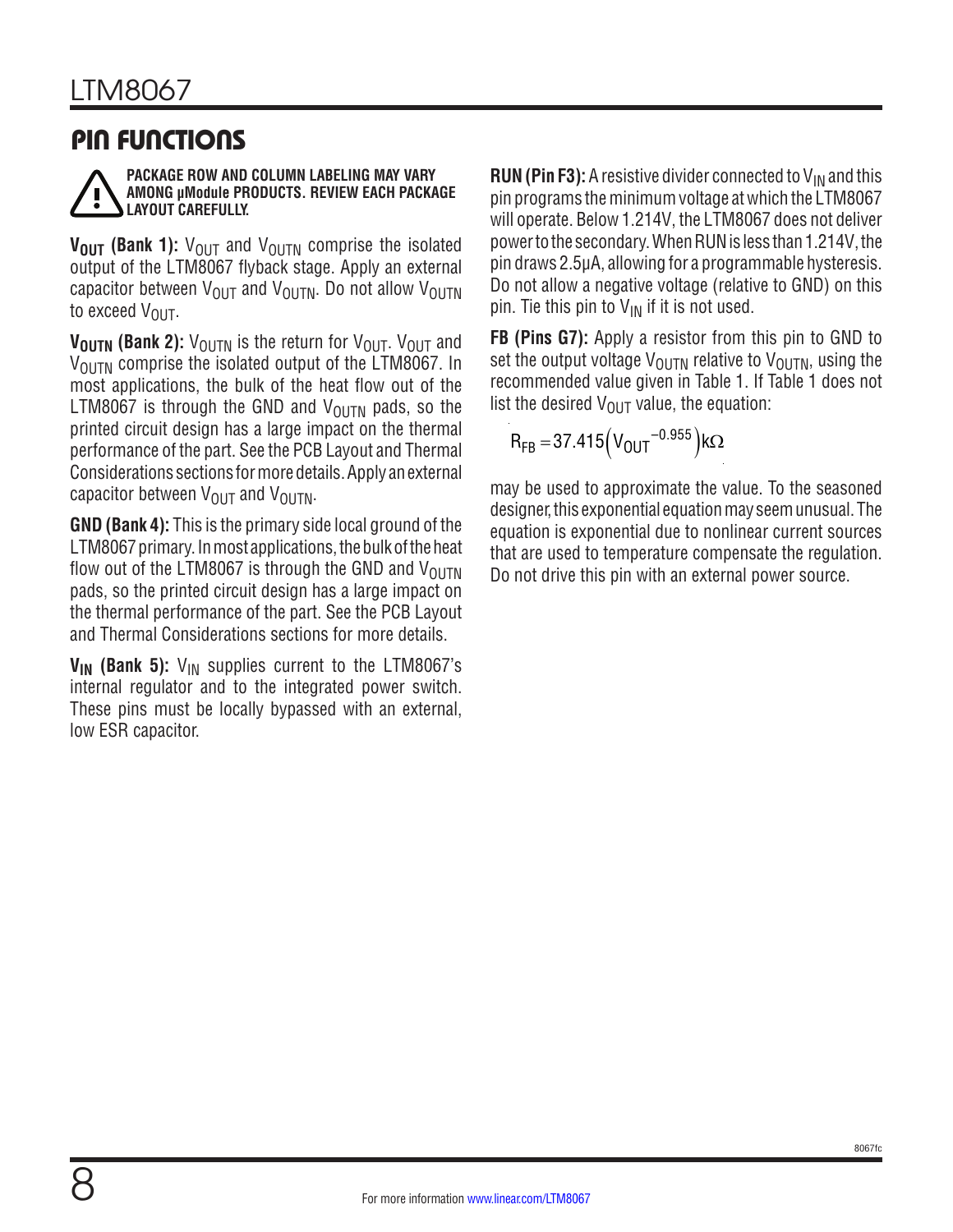# BLOCK DIAGRAM



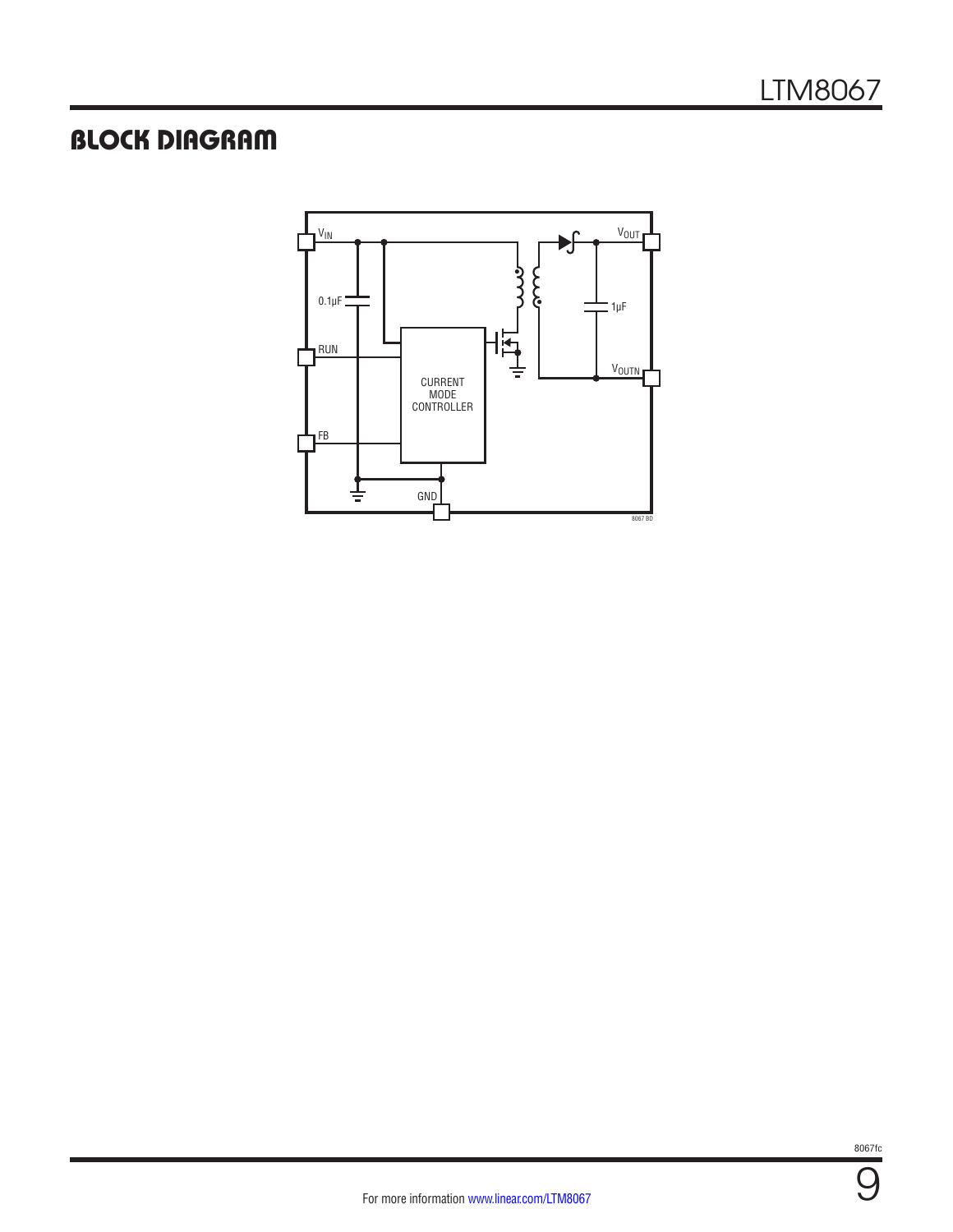# **OPERATION**

The LTM8067 is a stand-alone isolated flyback switching DC/DC power supply that can deliver up to 450mA of output current at  $5V_{OUT}$  24 $V_{IN}$ . This module provides a regulated output voltage programmable via one external resistor from 2.5V to 24V. The input voltage range of the LTM8067 is 2.8V to 40V. Given that the LTM8067 is a flyback converter, the output current depends upon the input and output voltages, so make sure that the input voltage is high enough to support the desired output voltage and load current. The Typical Performance Characteristics section gives several graphs of the maximum load versus V<sub>IN</sub> for several output voltages.

A simplified block diagram is given. The LTM8067 contains a current mode controller, power switching element, power transformer, power Schottky diode and a modest amount of input and output capacitance.

The LTM8067 has a galvanic primary to secondary isolation rating of 2kVAC. For details please refer to the Isolation, Working Voltage and Safely Compliance section. The LTM8067 is a UL 60950 recognized component.

The RUN pin is used to turn on or off the LTM8067, disconnecting the output and reducing the input current to 1μA or less.

The LTM8067 is a variable frequency device. For a given input and output voltage, the frequency decreases as the load increases. For light loads, the current through the internal transformer may be discontinuous.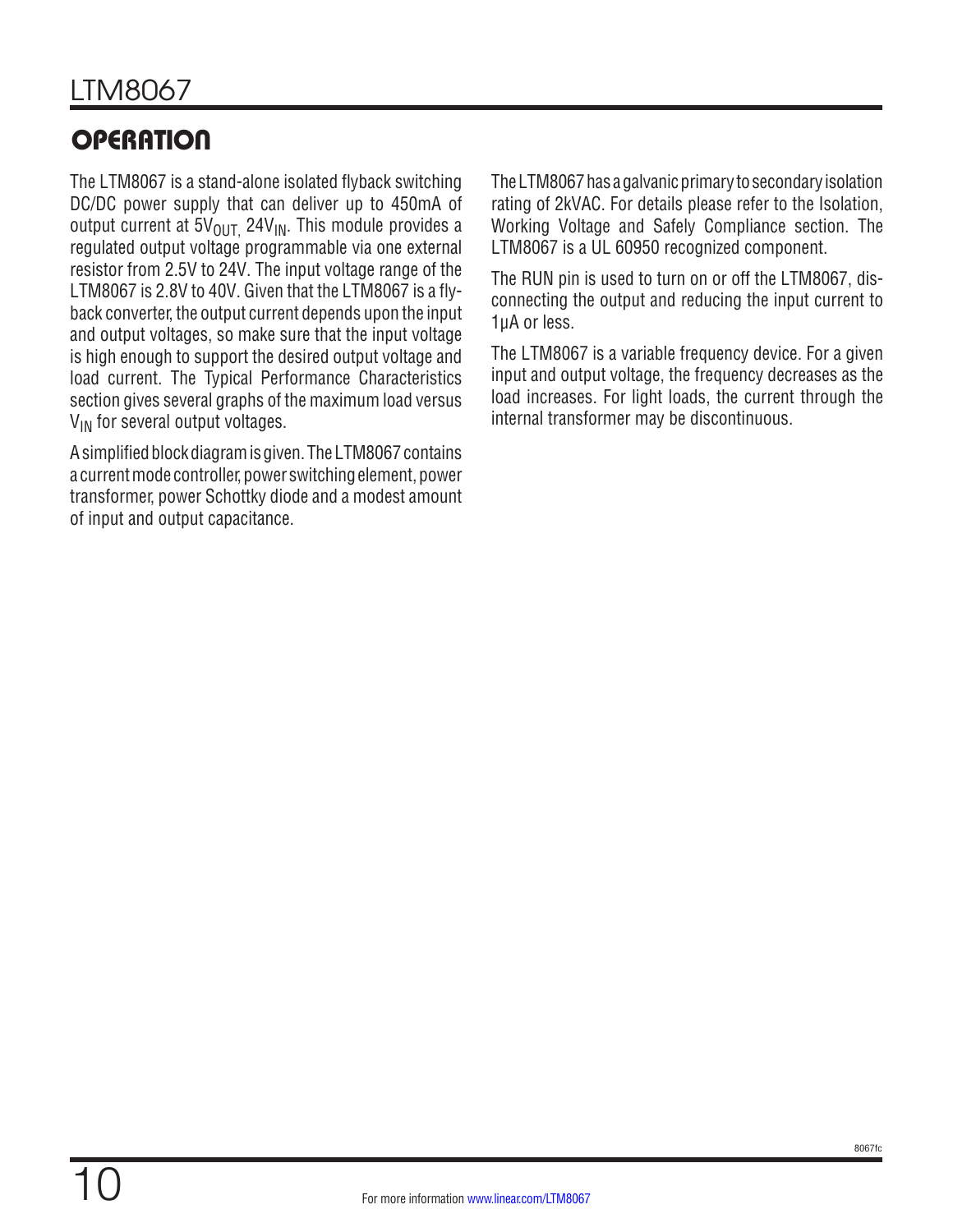For most applications, the design process is straight forward, summarized as follows:

- 1. Look at Table 1 and find the row that has the desired input range and output voltage.
- 2. Apply the recommended  $C_{IN}$ ,  $C_{OUT}$  and  $R_{FB}$ .

While these component combinations have been tested for proper operation, it is incumbent upon the user to verify proper operation over the intended system's line, load and environmental conditions. Bear in mind that the maximum output current may be limited by junction temperature, the relationship between the input and output voltage magnitude and polarity and other factors. Please refer to the graphs in the Typical Performance Characteristics section for guidance.

### **Capacitor Selection Considerations**

The C<sub>IN</sub> and C<sub>OUT</sub> capacitor values in Table 1 are the minimum recommended values for the associated operating conditions. Applying capacitor values below those indicated in Table 1 is not recommended, and may result in undesirable operation. Using larger values is generally

acceptable, and can yield improved dynamic response, if it is necessary. Again, it is incumbent upon the user to verify proper operation over the intended system's line, load and environmental conditions.

Ceramic capacitors are small, robust and have very low ESR. However, not all ceramic capacitors are suitable. X5R and X7R types are stable over temperature and applied voltage and give dependable service. Other types, including Y5V and Z5U have very large temperature and voltage coefficients of capacitance. In an application circuit they may have only a small fraction of their nominal capacitance resulting in much higher output voltage ripple than expected.

A final precaution regarding ceramic capacitors concerns the maximum input voltage rating of the LTM8067. A ceramic input capacitor combined with trace or cable inductance forms a high-Q (underdamped) tank circuit. If the LTM8067 circuit is plugged into a live supply, the input voltage can ring to much higher than its nominal value, possibly exceeding the device's rating. This situation is easily avoided; see the Hot-Plugging Safely section.

| . .<br>. .            |                        |                  |                   |          |  |  |  |  |  |
|-----------------------|------------------------|------------------|-------------------|----------|--|--|--|--|--|
| <b>V<sub>IN</sub></b> | <b>V<sub>OUT</sub></b> | $c_{\rm IN}$     | $c_{\text{OUT}}$  | $R_{FB}$ |  |  |  |  |  |
| 2.8V to 40V           | 2.5V                   | 2.2µF, 50V, 1206 | 100µF, 6.3V, 1210 | 15.4k    |  |  |  |  |  |
| 2.8V to 40V           | 3.3V                   | 2.2µF, 50V, 1206 | 47µF, 6.3V, 1210  | 11.8k    |  |  |  |  |  |
| 2.8V to 40V           | 5V                     | 2.2µF, 50V, 1206 | 22µF, 16V, 1210   | 8.25k    |  |  |  |  |  |
| 2.8V to 37V           | 8V                     | 2.2µF, 50V, 1206 | 22µF, 16V, 1210   | 5.23k    |  |  |  |  |  |
| 2.8V to 33V           | 12V                    | 4.7µF, 50V, 1206 | 10µF, 50V, 1210   | 3.48k    |  |  |  |  |  |
| 2.8V to 30V           | 15V                    | 4.7µF, 50V, 1206 | 4.7µF, 25V, 1210  | 2.8k     |  |  |  |  |  |
| 2.8V to 27V           | <b>18V</b>             | 4.7µF, 50V, 1206 | 4.7µF, 25V, 1210  | 2.37k    |  |  |  |  |  |
| 2.8V to 21V           | <b>24V</b>             | 4.7µF, 50V, 1206 | 4.7µF, 25V, 1210  | 1.78k    |  |  |  |  |  |

Note: An input bulk capacitor is required.

8067fc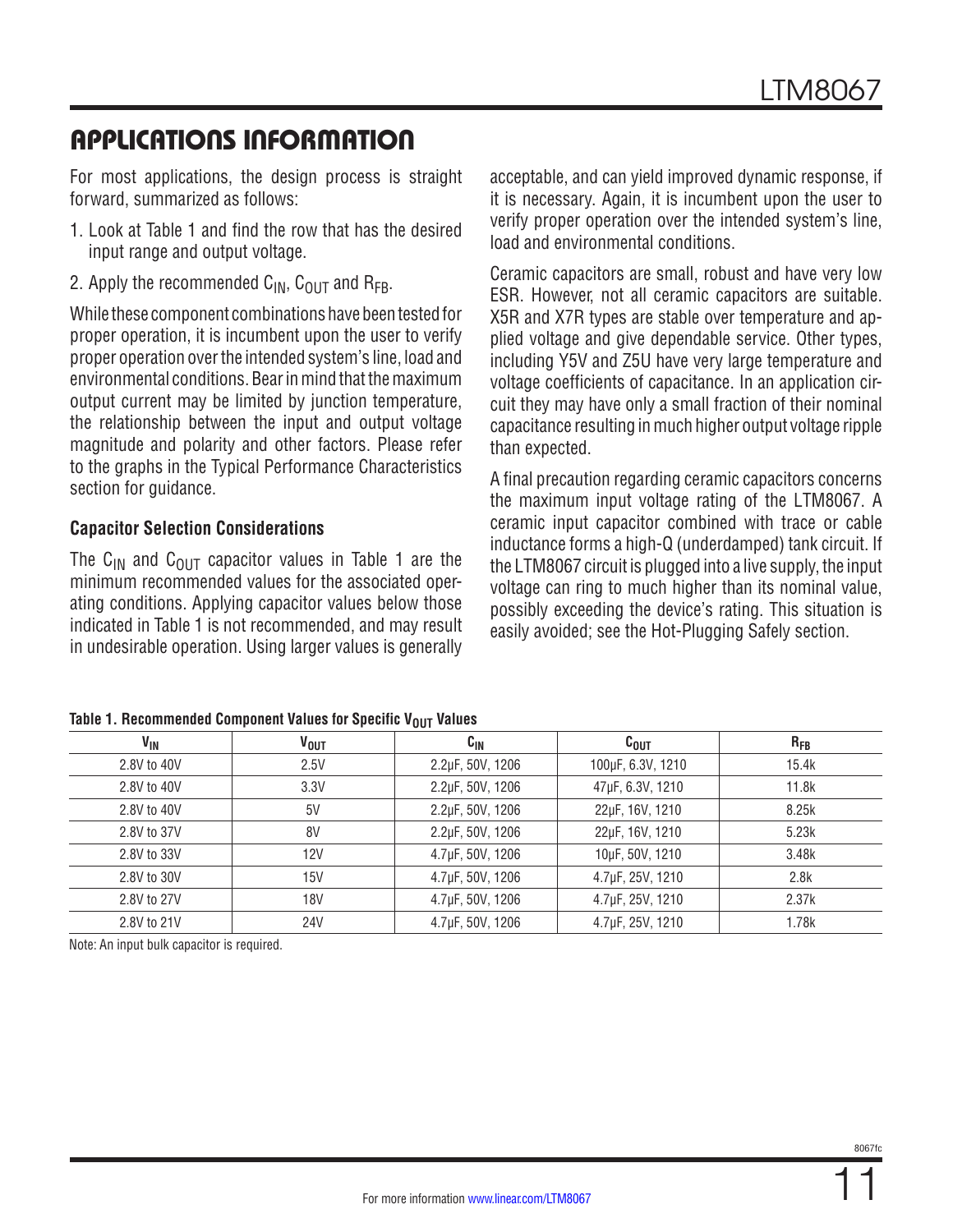### **Isolation, Working Voltage and Safety Compliance**

The LTM8067 isolation is 100% hi-pot tested by tying all of the primary pins together, all of the secondary pins together and subjecting the two resultant circuits to a high voltage differential for one second. This establishes the isolation voltage rating of the LTM8067 component.

The isolation rating of the LTM8067 is not the same as the working or operational voltage that the application will experience. This is subject to the application's power source, operating conditions, the industry where the end product is used and other factors that dictate design requirements such as the gap between copper planes, traces and component pins on the printed circuit board, as well as the type of connector that may be used. To maximize the allowable working voltage, the LTM8067 has two columns of solder balls removed to facilitate the printed circuit board design. The ball to ball pitch is 1.27mm, and the typical ball diameter is 0.75mm. Accounting for the missing columns and the ball diameter, the printed circuit board may be designed for a metal-to-metal separation of up to 3.06mm. This may have to be reduced somewhat to allow for tolerances in solder mask or other printed circuit board design rules. For those situations where information about the spacing of LTM8067 internal circuitry is required, the minimum metal to metal separation of the primary and secondary is 1mm.

To reiterate, the manufacturer's isolation voltage rating and the required working or operational voltage are often different numbers. In the case of the LTM8067, the isolation voltage rating is established by 100% hi-pot testing. The working or operational voltage is a function of the end product and its system level specifications. The actual required operational voltage is often smaller than the manufacturer's isolation rating.

The LTM8067 is a UL recognized component under UL 60950, file number 464570. The UL 60950 insulation category of the LTM8067 transformer is Functional. Considering UL 60950 Table 2N and the gap distances stated above, 3.06mm external and 1mm internal, the LTM8067 may be operated with up to 250V working voltage in a pollution degree 2 environment. The actual working voltage, insulation category, pollution degree and other critical parameters for the specific end application depend upon the actual environmental, application and safety compliance requirements. It is therefore up to the user to perform a safety and compliance review to ensure that the LTM8067 is suitable for the intended application.

### **Safety Rated Capacitors**

Some applications require safety rated capacitors, which are high voltage capacitors that are specifically designed and rated for AC operation and high voltage surges. These capacitors are often certified to safety standards such as UL 60950, IEC 60950 and others. In the case of the LTM8067, a common application of a safety rated capacitor would be to connect it from GND to  $V_{\text{OUTN}}$ . To provide maximum flexibility, the LTM8067 does not include any components between GND and  $V_{\text{OUTN}}$ . Any safety capacitors must be added externally.

The specific capacitor and circuit configuration for any application depends upon the safety requirements of the system into which the LTM8067 is being designed. Table 2 provides a list of possible capacitors and their manufacturers. The application of a capacitor from GND to  $V_{\text{OUTN}}$  may also reduce the high frequency output noise on the output.

| <b>MANUFACTURER</b>            | <b>PART NUMBER</b>     | <b>DESCRIPTION</b>                                            |
|--------------------------------|------------------------|---------------------------------------------------------------|
| Murata<br>Electronics          | GA343DR7GD472KW01L     | 4700pF, 250V AC, X7R,<br>$4.5$ mm $\times$ 3.2mm<br>Capacitor |
| Johanson<br><b>Dielectrics</b> | 302R29W471KV3E-****-SC | 470pF, 250V AC, X7R,<br>$4.5$ mm $\times$ 2mm<br>Capacitor    |
| Syfer Technology               | 1808JA250102JCTSP      | 100pF, 250V AC, COG,<br>1808 Capacitor                        |

#### **Table 2. Safety Rated Capacitors**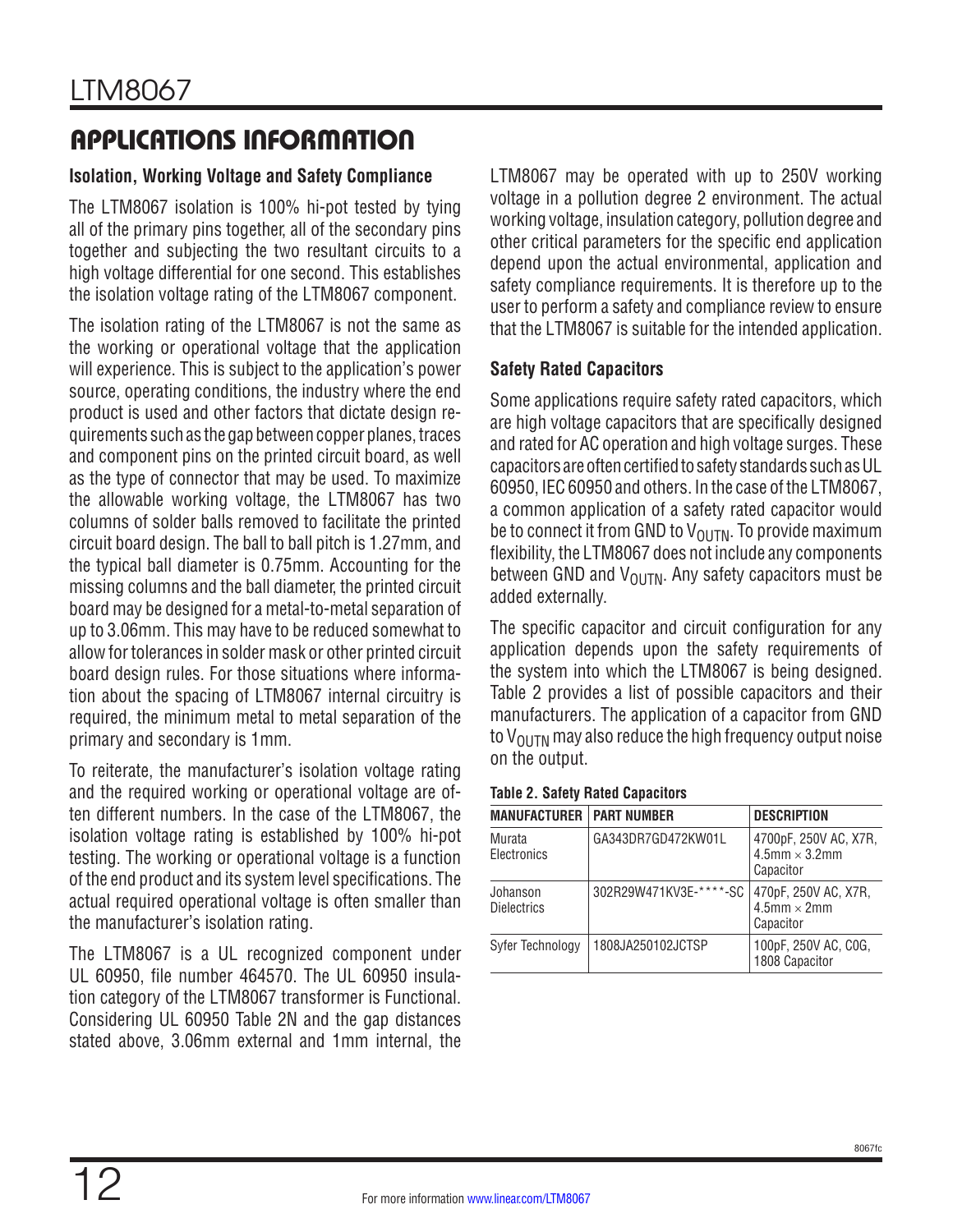#### **PCB Layout**

Most of the headaches associated with PCB layout have been alleviated or even eliminated by the high level of integration of the LTM8067. The LTM8067 is nevertheless a switching power supply, and care must be taken to minimize electrical noise to ensure proper operation. Even with the high level of integration, you may fail to achieve specified operation with a haphazard or poor layout. See Figure 1 for a suggested layout. Ensure that the grounding and heat sinking are acceptable.

A few rules to keep in mind are:

- 1. Place the  $R_{FR}$  resistor as close as possible to its respective pin.
- 2. Place the C<sub>IN</sub> capacitor as close as possible to the V<sub>IN</sub> and GND connections of the LTM8067.
- 3. Place the C<sub>OUT</sub> capacitor as close as possible to V<sub>OUT</sub> and  $V_{\text{OUTN}}$
- 4. Place the C<sub>IN</sub> and C<sub>OUT</sub> capacitors such that their ground current flow directly adjacent to or underneath the LTM8067.
- 5. Connect all of the GND connections to as large a copper pour or plane area as possible on the top layer. Avoid breaking the ground connection between the external components and the LTM8067.
- 6. Use vias to connect the GND copper area to the board's internal ground planes. Liberally distribute these GND vias to provide both a good ground connection and thermal path to the internal planes of the printed circuit board. Pay attention to the location and density of the thermal vias in Figure 1. The LTM8067 can benefit from the heat sinking afforded by vias that connect to internal GND planes at these locations, due to their proximity to internal power handling components. The optimum number of thermal vias depends upon the printed circuit board design. For example, a board might use very small via holes. It should employ more thermal vias than a board that uses larger holes.



**Figure 1. Layout Showing Suggested External Components, Planes and Thermal Vias**

8067f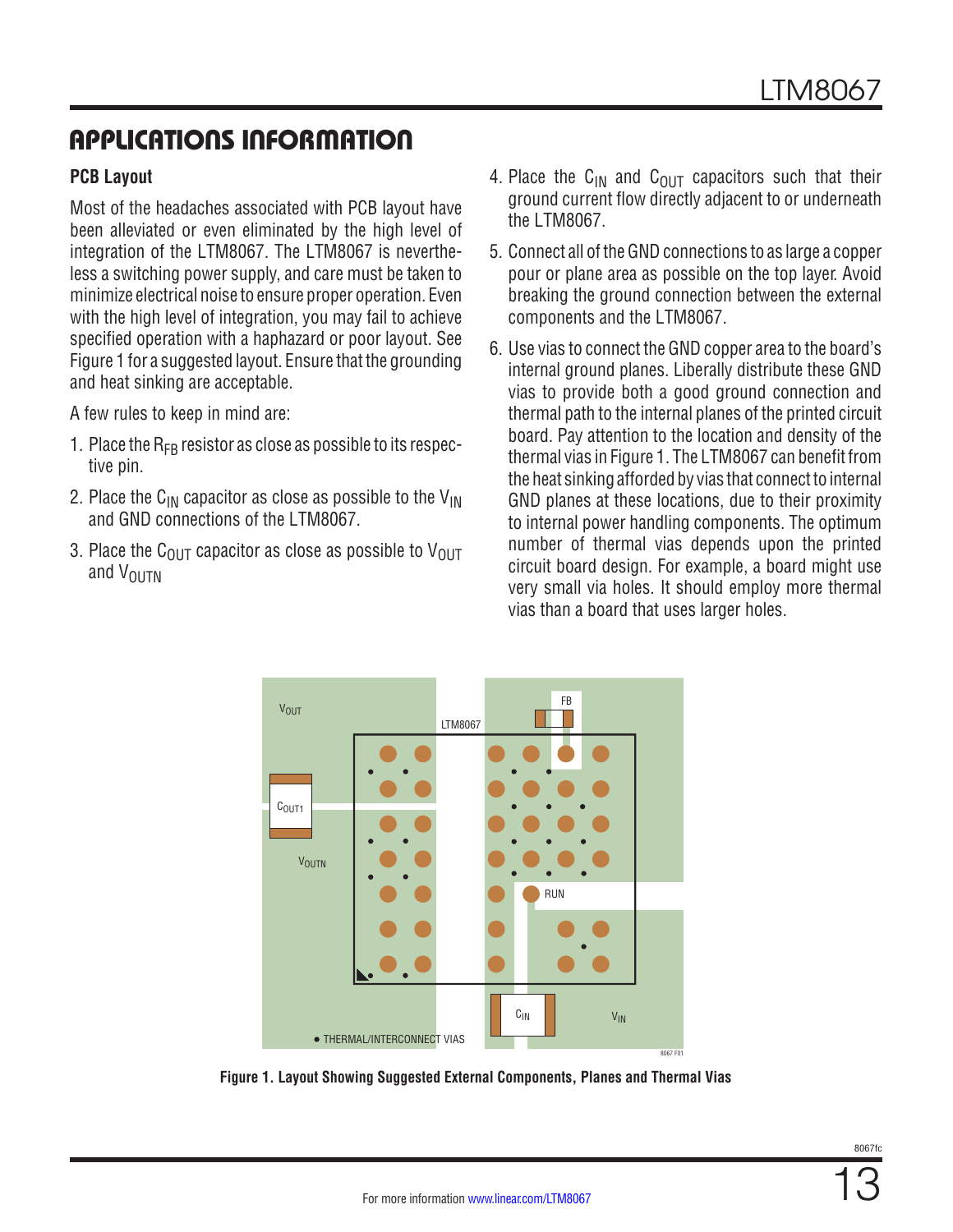### **Minimum Load**

Due to the nature of the flyback regulator in general, and the LTM8067 control scheme specifically, the LTM8067 requires a minimum load for proper operation. Otherwise, the output may go out of regulation if the load is too light. The most common way to address this is to place a resistor across the output. The Minimum Load Current vs  $V_{OIII}$  Over Full Output Voltage Range graph in the Typical Performance Characteristics section may be used as a guide in selecting the resistor. Note that this graph describes room temperature operation. If the end application operates at a colder temperature, the minimum load requirement may be higher and the minimum load condition must be characterized for the lowest operating temperature.

If it is impractical to place a resistive load permanently across the output, a resistor and Zener diode may be used instead, as shown in Figure 2. While the minimum load resistor mentioned in the prior paragraph will always draw current while the LTM8067 output is powered, the series resistor-Zener diode combination will only draw current if the output is too high. When using this circuit, take care to ensure that the characteristics of the Zener diode are appropriate for the intended application's temperature range.



**Figure 2: Use a Resistor and Zener Diode to Meet the Minimum Load Requirement**

### **Hot-Plugging Safely**

The small size, robustness and low impedance of ceramic capacitors make them an attractive option for the input bypass capacitor of the LTM8067. However, these capacitors can cause problems if the LTM8067 is plugged into a live supply (see Linear Technology Application Note 88 for a complete discussion). The low loss ceramic capacitor combined with stray inductance in series with the power source forms an underdamped tank circuit, and the voltage at the  $V_{IN}$  pin of the LTM8067 can ring to more than twice the nominal input voltage, possibly exceeding the LTM8067's rating and damaging the part. If the input supply is poorly controlled or the user will be plugging the LTM8067 into an energized supply, the input network should be designed to prevent this overshoot. This can be accomplished by installing a small resistor in series to  $V_{IN}$ , but the most popular method of controlling input voltage overshoot is adding an electrolytic bulk capacitor to the  $V_{IN}$  net. This capacitor's relatively high equivalent series resistance damps the circuit and eliminates the voltage overshoot. The extra capacitor improves low frequency ripple filtering and can slightly improve the efficiency of the circuit, though it can be a large component in the circuit.

#### **Thermal Considerations**

The LTM8067 output current may need to be derated if it is required to operate in a high ambient temperature. The amount of current derating is dependent upon the input voltage, output power and ambient temperature. The temperature rise curves given in the Typical Performance Characteristics section can be used as a guide. These curves were generated by the LTM8067 mounted to a 58cm<sup>2</sup> 4-layer FR4 printed circuit board. Boards of other sizes and layer count can exhibit different thermal behavior, so it is incumbent upon the user to verify proper operation over the intended system's line, load and environmental operating conditions.

For increased accuracy and fidelity to the actual application, many designers use FEA to predict thermal performance. To that end, the Pin Configuration section of the data sheet typically gives four thermal coefficients:

 $\theta_{JA}$ : Thermal resistance from junction to ambient

 θJCbottom: Thermal resistance from junction to the bottom of the product case

 $\theta_{\text{JCton}}$ : Thermal resistance from junction to top of the product case

 θJCboard: Thermal resistance from junction to the printed circuit board.

While the meaning of each of these coefficients may seem to be intuitive, JEDEC has defined each to avoid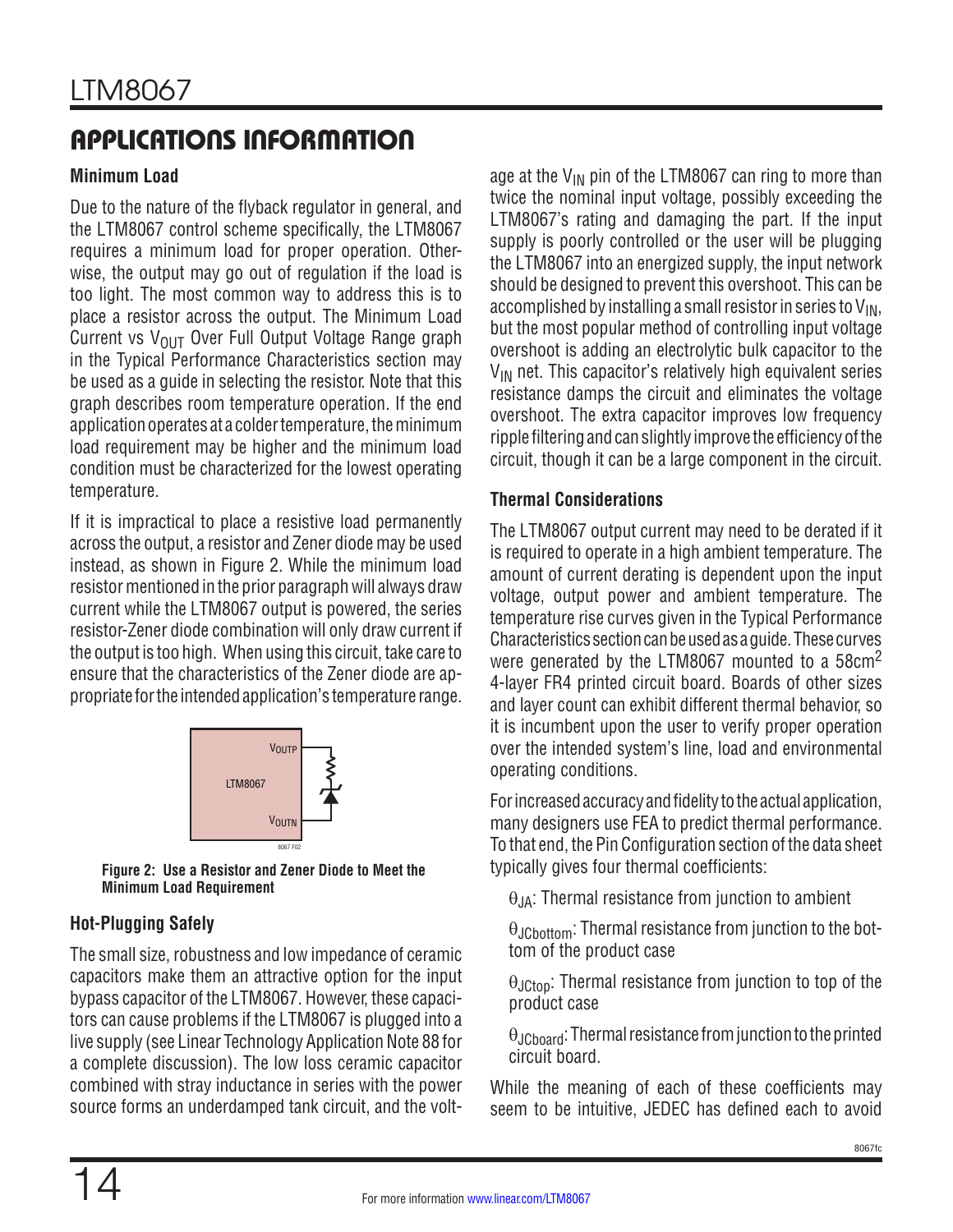confusion and inconsistency. These definitions are given in JESD 51-12, and are quoted or paraphrased as follows:

 $\theta_{JA}$  is the natural convection junction-to-ambient air thermal resistance measured in a one cubic foot sealed enclosure. This environment is sometimes referred to as still air although natural convection causes the air to move. This value is determined with the part mounted to a JESD 51-9 defined test board, which does not reflect an actual application or viable operating condition.

θJCbottom is the junction-to-board thermal resistance with all of the component power dissipation flowing through the bottom of the package. In the typical µModule converter, the bulk of the heat flows out the bottom of the package, but there is always heat flow out into the ambient environment. As a result, this thermal resistance value may be useful for comparing packages but the test conditions don't generally match the user's application.

 $\theta_{JChon}$  is determined with nearly all of the component power dissipation flowing through the top of the package. As the electrical connections of the typical µModule converter are on the bottom of the package, it is rare for an application to operate such that most of the heat flows from the junction to the top of the part. As in the case of  $\theta$ <sub>JChottom</sub>, this value may be useful for comparing packages but the test conditions don't generally match the user's application.

 $\theta_{\text{JCboard}}$  is the junction-to-board thermal resistance where almost all of the heat flows through the bottom of the µModule converter and into the board, and is really the sum of the  $\theta$ <sub>JChottom</sub> and the thermal resistance of the bottom of the part through the solder joints and through a portion of the board. The board temperature is measured a specified distance from the package, using a two-sided, two-layer board. This board is described in JESD 51-9.

Given these definitions, it should now be apparent that none of these thermal coefficients reflects an actual physical operating condition of a µModule converter. Thus, none of them can be individually used to accurately predict the thermal performance of the product. Likewise, it would be inappropriate to attempt to use any one coefficient to correlate to the junction temperature vs load graphs given in the product's data sheet. The only appropriate way to use the coefficients is when running a detailed thermal analysis, such as FEA, which considers all of the thermal resistances simultaneously.

A graphical representation of these thermal resistances is given in Figure 3.

The blue resistances are contained within the  $µ$ Module converter, and the green are outside.

The die temperature of the LTM8067 must be lower than the maximum rating of 125°C, so care should be taken in the layout of the circuit to ensure good heat sinking of the LTM8067. The bulk of the heat flow out of the LTM8067 is through the bottom of the module and the BGA pads into the printed circuit board. Consequently a poor printed circuit board design can cause excessive heating, resulting in impaired performance or reliability. Please refer to the PCB Layout section for printed circuit board design suggestions.



**Figure 3. Approximate Thermal Model of LTM8067**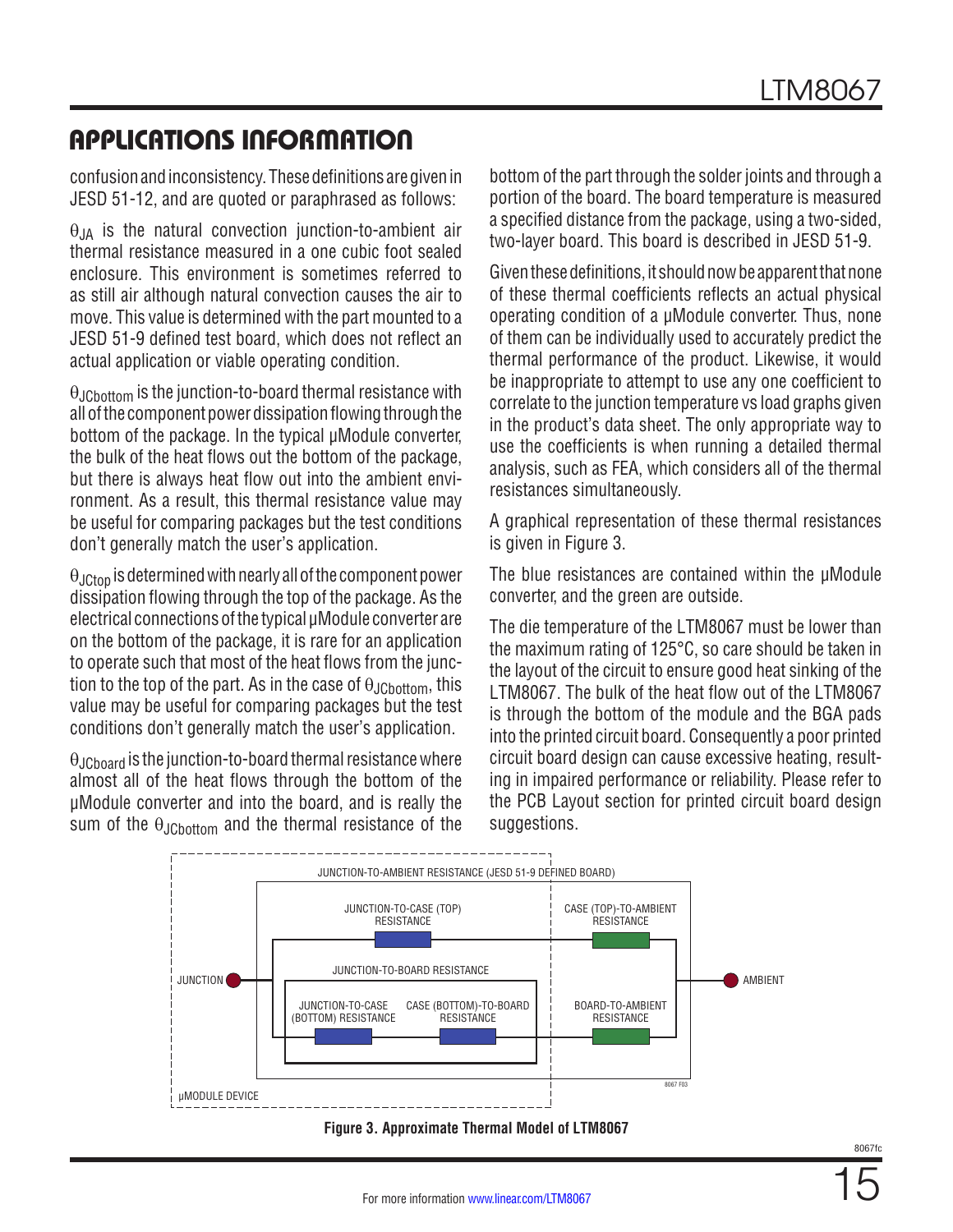

**12V Flyback Converter Maximum Load Current vs V<sub>IN</sub>** 



**–15V Inverting Regulator**



**Maximum Load Current vs V<sub>IN</sub>** 

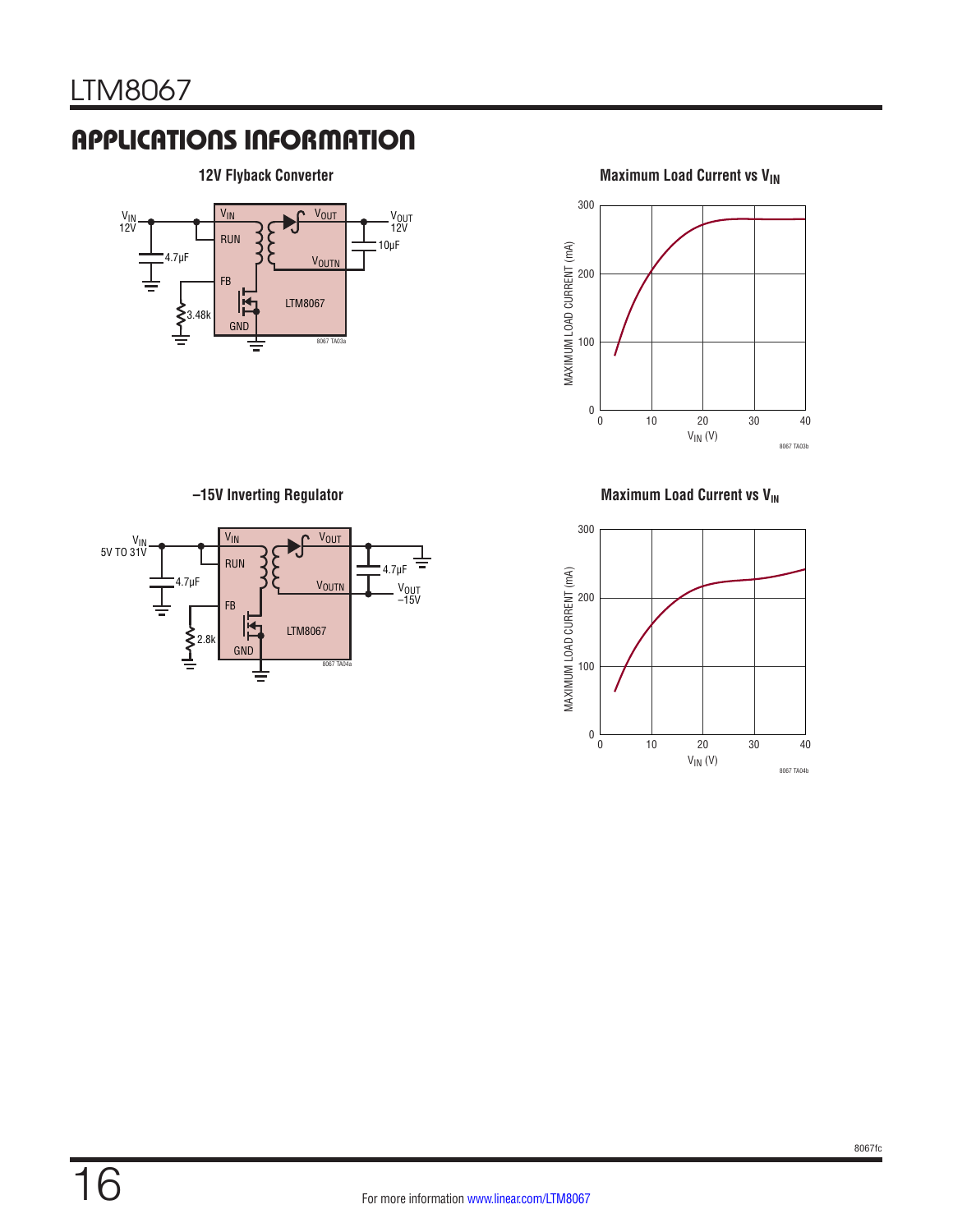# PACKAGE DESCRIPTION

| PIN | <b>FUNCTION</b>  | PIN            | <b>FUNCTION</b>   | <b>PIN</b>     | <b>FUNCTION</b>          | <b>PIN</b>     | <b>FUNCTION</b> | PIN            | <b>FUNCTION</b> | <b>PIN</b>     | <b>FUNCTION</b> | <b>PIN</b>     | <b>FUNCTION</b> | <b>PIN</b>     | <b>FUNCTION</b>          |
|-----|------------------|----------------|-------------------|----------------|--------------------------|----------------|-----------------|----------------|-----------------|----------------|-----------------|----------------|-----------------|----------------|--------------------------|
| A1  | VOUTN            | B1             | Voutn             | C1             | ۰                        | D1             |                 | E1             | GND             | F1             | -               | G1             | V <sub>IN</sub> | H1             | V <sub>IN</sub>          |
| A2  | VOUTN            | B <sub>2</sub> | V <sub>OUTN</sub> | C <sub>2</sub> | $\overline{\phantom{a}}$ | D <sub>2</sub> | -               | E <sub>2</sub> | GND             | F <sub>2</sub> | -               | G <sub>2</sub> | V <sub>IN</sub> | H <sub>2</sub> | $V_{IN}$                 |
| A3  | VOUTN            | B3             | V <sub>OUTN</sub> | C3             | ٠                        | D <sub>3</sub> |                 | E <sub>3</sub> | GND             | F <sub>3</sub> | <b>RUN</b>      | G3             | $\,$            | H <sub>3</sub> | $\overline{\phantom{a}}$ |
| A4  | VOUTN            | B4             | V <sub>OUTN</sub> | C4             | $\overline{\phantom{a}}$ | D <sub>4</sub> |                 | E4             | GND             | F4             | GND             | G <sub>4</sub> | GND             | H4             | GND                      |
| A5  | VOUTN            | B <sub>5</sub> | V <sub>OUTN</sub> | C5             | $\overline{\phantom{a}}$ | D <sub>5</sub> | -               | E <sub>5</sub> | GND             | F5             | GND             | G <sub>5</sub> | GND             | H <sub>5</sub> | GND                      |
| A6  | VOUT             | B <sub>6</sub> | <b>VOUT</b>       | C6             | ٠                        | D <sub>6</sub> |                 | E <sub>6</sub> | GND             | F <sub>6</sub> | GND             | G <sub>6</sub> | GND             | H <sub>6</sub> | GND                      |
| Α7  | V <sub>OUT</sub> | B7             | V <sub>OUT</sub>  | C7             | $\overline{\phantom{a}}$ | D7             |                 | E7             | GND             | F7             | GND             | G7             | FB              | H <sub>7</sub> | GND                      |

#### **Pin Assignment Table (Arranged by Pin Number)**

## PACKAGE PHOTO

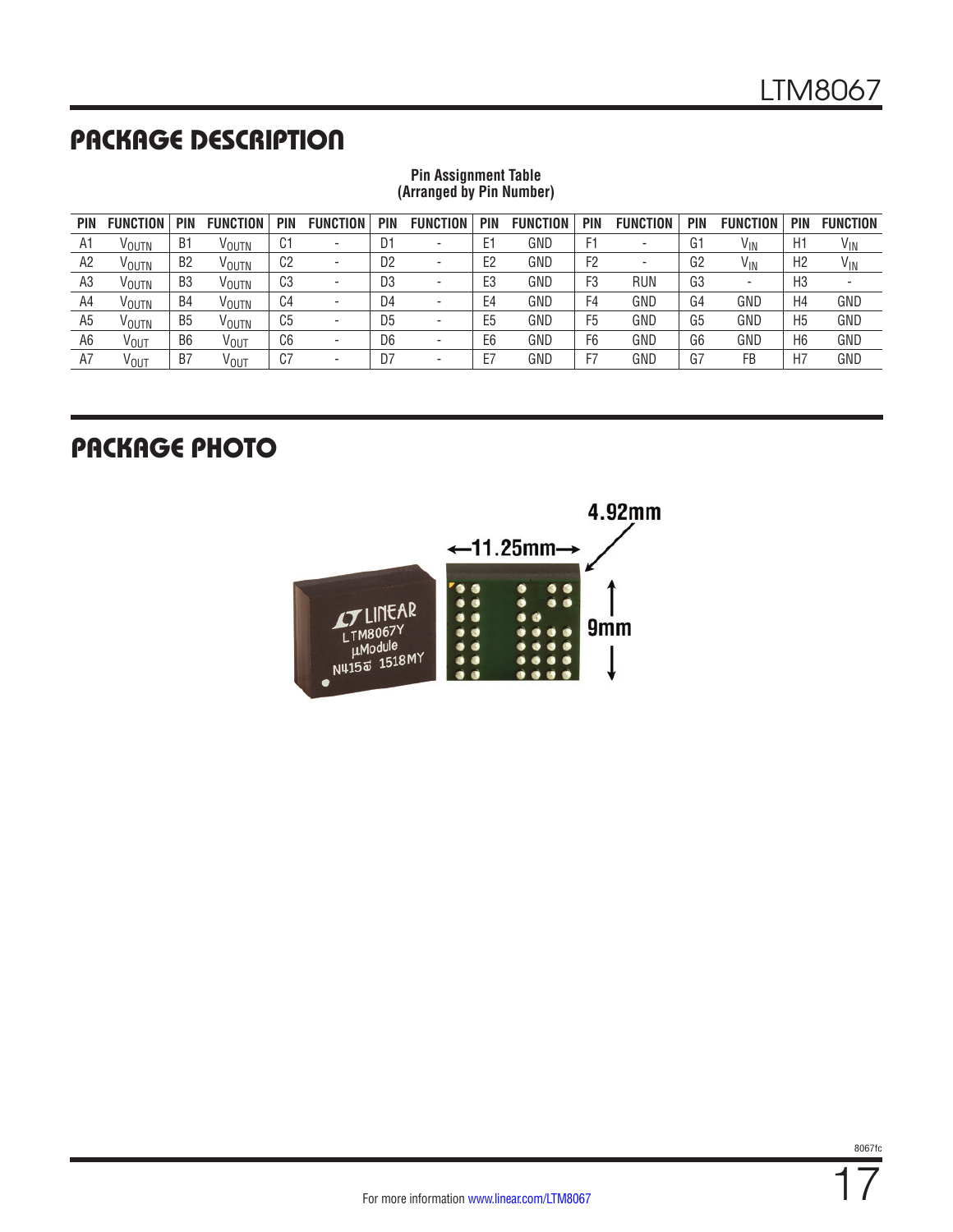## PACKAGE DESCRIPTION

**Please refer to<http://www.linear.com/product/LTM8067#packaging>for the most recent package drawings.**

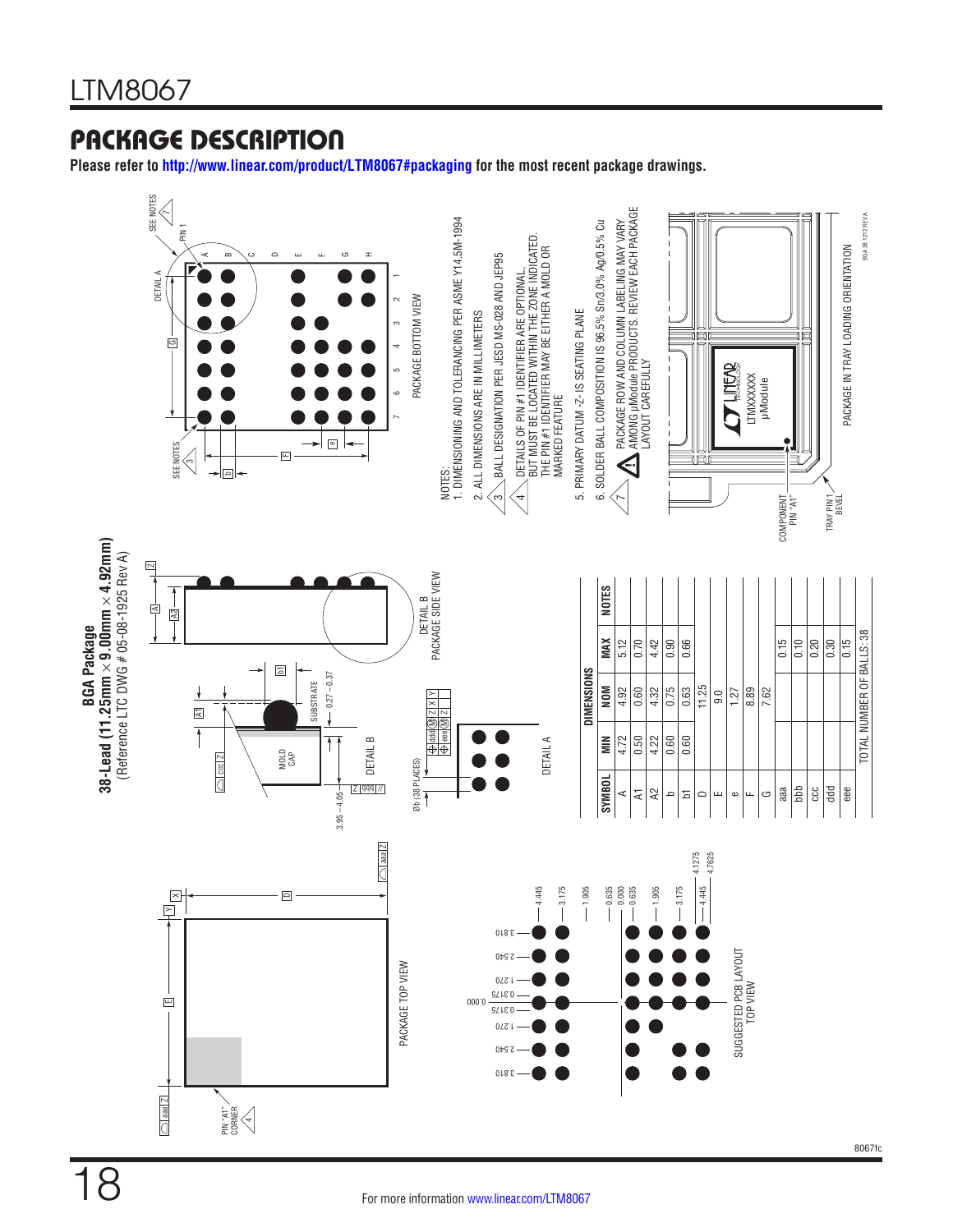# REVISION HISTORY

| <b>REV</b> | <b>DATE</b> | <b>DESCRIPTION</b>                                                                                                                                                    | <b>PAGE NUMBER</b> |
|------------|-------------|-----------------------------------------------------------------------------------------------------------------------------------------------------------------------|--------------------|
| A          | 05/16       | Corrected symbol of internal switch in block diagram from NPN transistor to N-channel MOSFET                                                                          |                    |
| B          | 11/16       | Corrected V <sub>OUT</sub> on Maximum Load Current vs V <sub>IN</sub> from 12V <sub>OUT</sub> to 24V <sub>OUT</sub> and from 15V <sub>OUT</sub> to 12V <sub>OUT</sub> |                    |
|            |             | Corrected minimum metal to metal space from 0.75mm to 1mm                                                                                                             | 12                 |
|            |             | Updated the Related Parts Table                                                                                                                                       | 20                 |
|            | 07/17       | Added Minimum Load section                                                                                                                                            | 14                 |